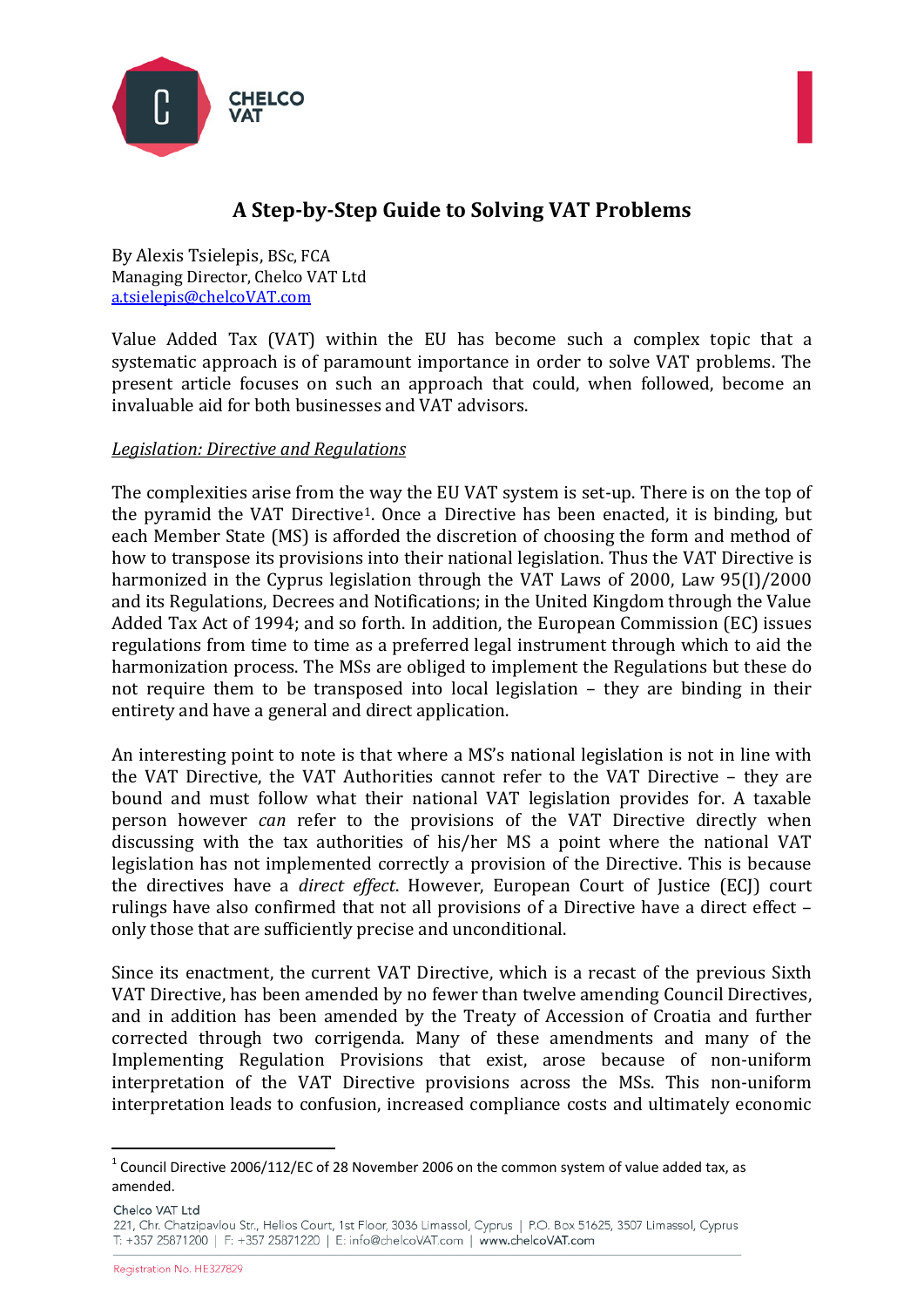harm to the multinational businesses that rely more and more on cross-border transactions.

### *Language and Interpretation*

The VAT Directive is meant to promote a uniform system across the 28 MSs. Although the VAT Directive itself has been translated in all 24 official languages of the EU, this is not always possible to do for all the underlying documents as well. For example one of the recent but important amendments, the so called Invoicing Directive<sup>[2](#page-1-0)</sup> which came into effect on 1 January 2013 (although Cyprus did not manage to transpose it into its national legislation until 20 December 2013), was so important that explanatory notes were also published alongside the amending directive. Such explanatory notes, although not legally binding on the MSs, were important for explaining the philosophy and underlying purpose of the amendments. Yet at the time of writing this article, these only existed in 21 languages.

Every language version is as binding as each other. This means that in the case of a difference arising from translation, there is no language version that prevails. ECJ rulings have confirmed that a MS may not apply against an individual a regulation which at the time of its application has not been properly published in the Official Journal of the EU in the official language of that MS. This has resulted in some problems arising from time to time, although this is admittedly not the biggest challenge that exists.

#### *Options and Derogations*

The VAT Directive offers several instances where MSs are allowed to exercise various 'options to tax' or 'options to exempt' a transaction, or more generally 'options to derogate' from the provision in an article. This has created a very *non*-uniform VAT base across the EU. The issue is compounded by the fact that the VAT Authorities across the MS have their own interpretation of the VAT provisions, which are not always in line with each other. The ECI offers guidance on interpretation of specific provisions, only when a relevant case is referred to it.

It is not the purpose of the present article to exhaustively address such problems. They are mentioned for the purpose of highlighting the starting point for VAT advisors when confronted with a VAT question. VAT queries are seldom straightforward given the vast and broad legislative background. Here is how they should be tackled.

#### *Tackling VAT problems*

In analyzing any VAT scenario, there are five main questions that the tax advisor should answer before providing any advice. These questions should be asked in the precise sequence stated below. The answers are crucial in understanding the problem at hand, and therefore in being able to advise correctly. The present article does not explain and

<span id="page-1-0"></span> <sup>2</sup> Council Directive 2010/45/EU of 13 July 2010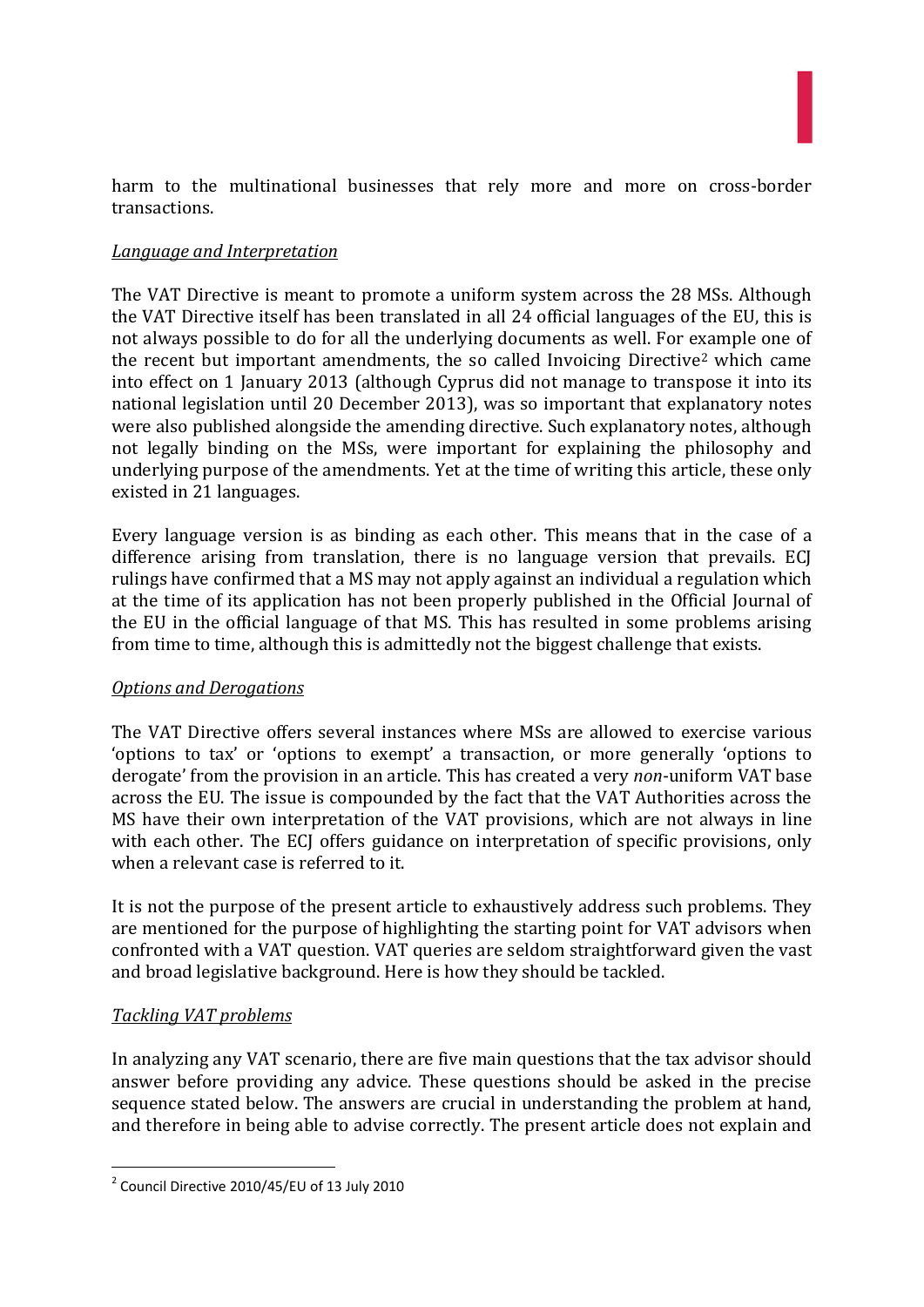

analyze the VAT legislation, and does not offer detailed VAT knowledge, which is required to answer each question. The systematic approach below offers a logical thought-process, or path of knowledge, to assist us in finding the solution to a VAT query.

1. The question of taxable person.

The first question addresses who is supplying and who is the customer. The VAT Directive defines a taxable person in Article 9 as any person who, independently, carries out in any place any economic activity whatever the purpose or results of that activity. Yet the question here goes beyond trying to understand if the supplier or customer meets this definition.

Establishing whether a taxable person exists is the first step to understanding the transaction. If there is no taxable person, then there is no transaction to tax. The only two exceptions are where a non-taxable person is selling a *new* means of transport to another person in another MS, and the case where a non-taxable person opts to be considered a taxable person when selling a new building (in order to recover input the VAT). With regards to the latter, not all MS have such an option in their legislation.

If however a taxable person *does* exist on the supplying end, then the transaction could be a business-to-consumer (B2C), which entails one set of rules; and if a taxable person also exists on the receiving end, then there is a business-to-business (B2B) relationship, governed by other rules.

Specifically, the VAT advisor needs to ascertain whether the transaction under review involves:

- (a) a taxable person with the right of deduction;
- (b) a taxable person without the right of deduction (eg a university);
- (c) a taxable person that follows a special scheme of small undertakings or the special scheme for farmers;
- (d) a non-taxable legal person (eg a government); or
- (e) a non-taxable person.

Every one of the above carries different implications of how VAT may be applied. It is thus imperative to have a solid understanding of whether a taxable person exists and if yes, then what category of taxable person it is.

2. The question of taxable transaction.

There are only four types of taxable transactions. Identifying the correct one is the next step, following the identification of whether a taxable person exists. These four types are identified in Article 2 of the VAT Directive, and are as follows: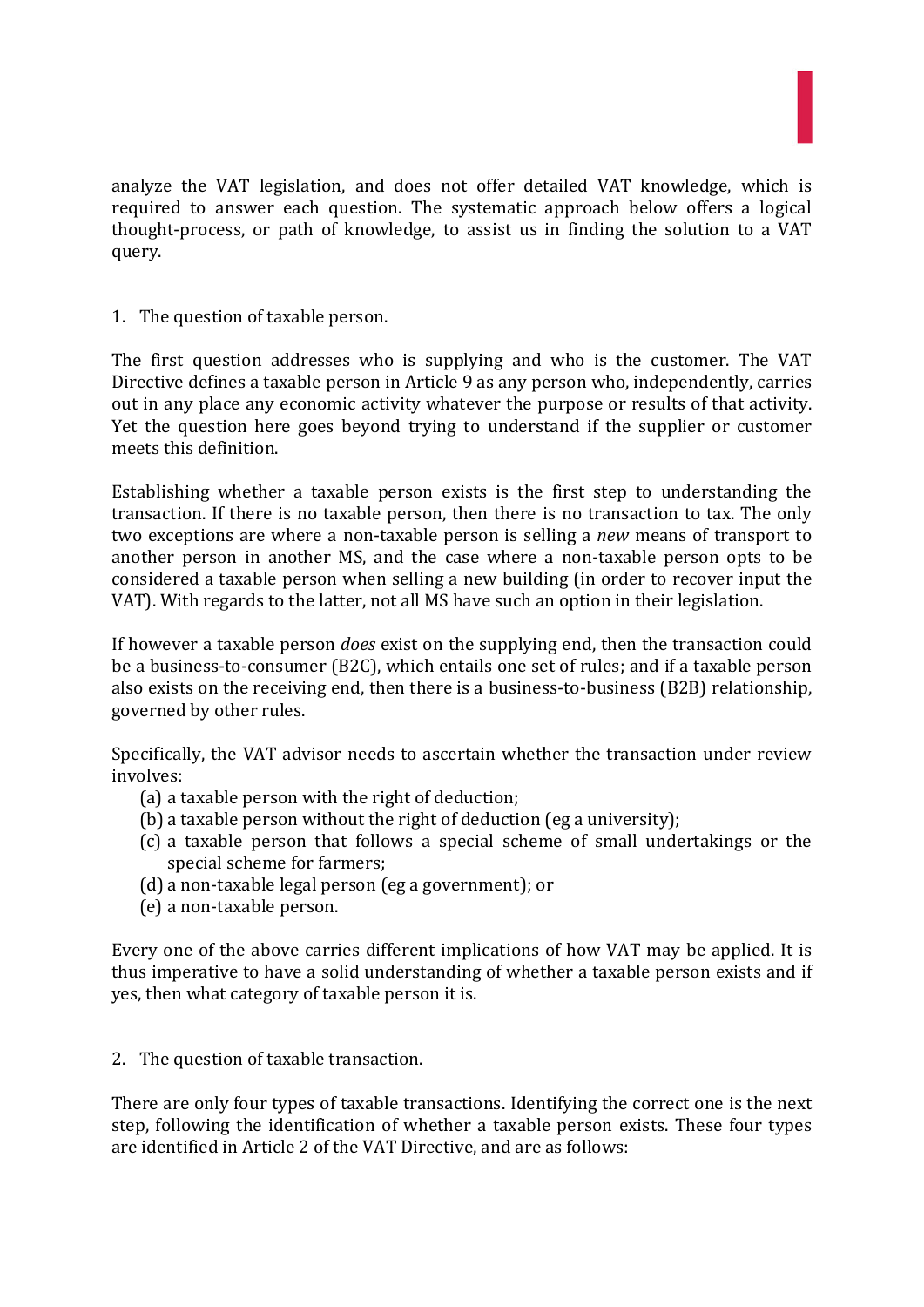- (a) supply of goods (this includes 'exports' which are zero rated<sup>[3](#page-3-0)</sup>);
- (b) supply of services;
- (c) intra-community acquisition of goods; and
- (d) imports.

Identifying which of the four transactions is taking place, in conjunction with the type of taxable or non-taxable person, are paramount to understanding the VAT treatment of the transaction. Once the above have been determined, the VAT adviser can proceed with question 3.

#### 3. The question of place of the taxable transaction.

The place of supply is arguably one of the most challenging questions, mainly because of the number of special rules that exist. In addition, this is an area where derogations and options that exist in the VAT Directive will mean that local legislation will differ between MSs. This means that the VAT advisor must use the correct rule based in local national rules, in the country where the place of supply is deemed to take place.

There are different rules that determine the place of supply of goods and the place of supply of services.

# *(a) place of supply of goods*

Indicatively, for the place of supply of goods, this could be:

- The place where the goods are (eg when the sale of goods are not transported, or in the case of distance sales that fall below the registration threshold in the other MS);
- The place where transport begins (eg when the goods are transported);
- The place where goods are installed or assembled;
- The place where transport ends (eg for intra-community acquisitions); or
- The place where the customer is established (eg for intra-community supplies).

In addition, special rules exist for intra-community acquisitions that result from triangulation or ABC transactions.

The rules governing chain transactions in general require particular attention, as several factors themselves may influence the decision of whether and where VAT is due. For example, if in a chain transaction the original supplier is outside of the EU (eg Switzerland or Norway), then the question of who undertakes the importation as well

<span id="page-3-0"></span><sup>&</sup>lt;sup>3</sup> I would like to clarify that the VAT Directive does not refer to the term 'zero rated', nor does such a term exist in all MSs. The Directive refers to exemptions. Therefore 'zero rated' is where an exemption with right of deduction exists. An 'exempt transaction', as per the Cyprus VAT legislation, is thus a transaction for which no right of deduction exists.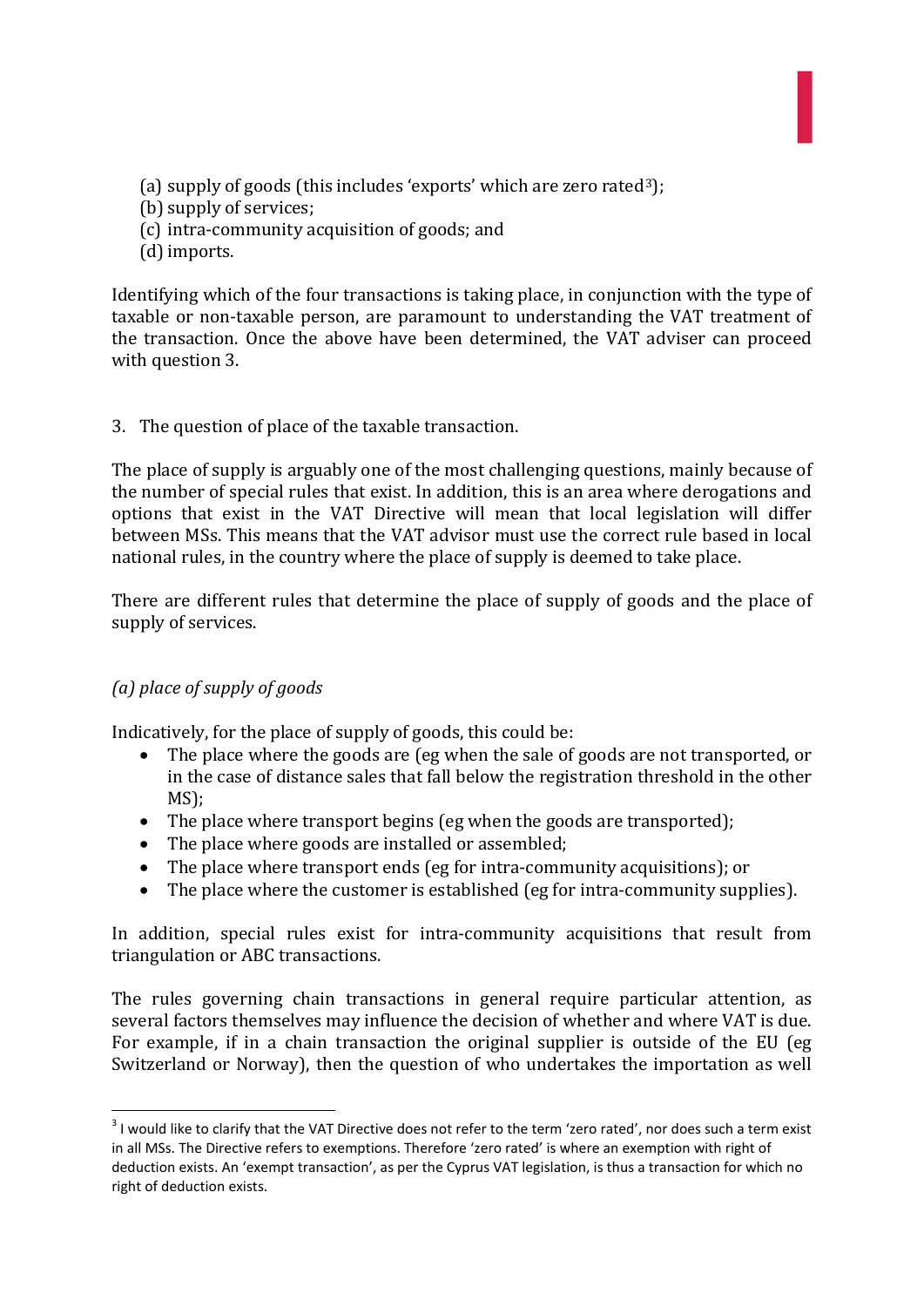as who is responsible for the transportation is fundamental to the decision-making process.

There are separate rules governing the supply of goods on board ships, aircrafts or trains, which also need careful consideration. Let us take the example of a train travelling from Amsterdam in the Netherlands to Rome in Italy, and then back to Amsterdam. The train makes stops in Brussels of Belgium, Frankfurt of Germany, Berne of Switzerland, Milan and finally Rome, the last two stops being in Italy. Any goods sold between Amsterdam and Frankfurt will be subject to Dutch VAT, and any goods sold between Milan and Rome subject to Italian VAT. From Frankfurt to the Swiss border, any goods sold would be subject to German VAT. The problem arises when the train enters Switzerland. In theory and given that the train does not stop on the Swiss border, any goods that the train carries at that point that are available for sale are being exported, and subsequently imported when arriving in Italy from Switzerland. Again theoretically, an Italian VAT Inspector on the train can demand Italian VAT on the 'import' in Italy. It is for this reason that during such a journey, one may find that the food trolley (being goods) will be locked away at Frankfurt and unlocked in Milan! On the return leg, Italian VAT will apply to any goods sold between Rome and Milan, and German VAT on goods sold between Frankfurt and Amsterdam.

There are also special rules governing the sale of gas, electricity, heat and cooling energy sold through gas systems or energy networks, between taxable persons. The thing to note here is whether the customer will purchase the good (eg the gas) for own consumption (in which case VAT is payable in the country of consumption) or for resale (in which case VAT is payable where the customer is established).

Special note in addressing the place of supply question should be given to imports. The place of supply for imports is the country where the goods enter the community. However, it could instead be the MS where such goods cease to be covered by customs arrangements.

# *(b) Place of supply of services*

For place of supply of services, the  $2010$  amendment<sup>[4](#page-4-0)</sup> to the VAT Directive was meant to simplify these rules. The initial concept was indeed simplified: for B2B transactions, the place of supply is where the customer is established, and for B2C transactions, the place of supply is the country of the supplier. However, the MSs, in negotiating the rules, and in fear that businesses and consumers would chose the MS with the lowest rate of VAT, also imposed special place of supply rules, in addition to the general B2B and B2C rules explained above. The result was even more complicated rules, allowing for a total of 15 derogations, nine of which only apply to B2C transactions, one which applies only to B2B transactions, and five of which apply to both B2B and B2C transactions. A detailed explanation of these rules would require a separate article (or chapter!). For the

<span id="page-4-0"></span> <sup>4</sup> Council Directive 2008/8/EC of 12 February 2008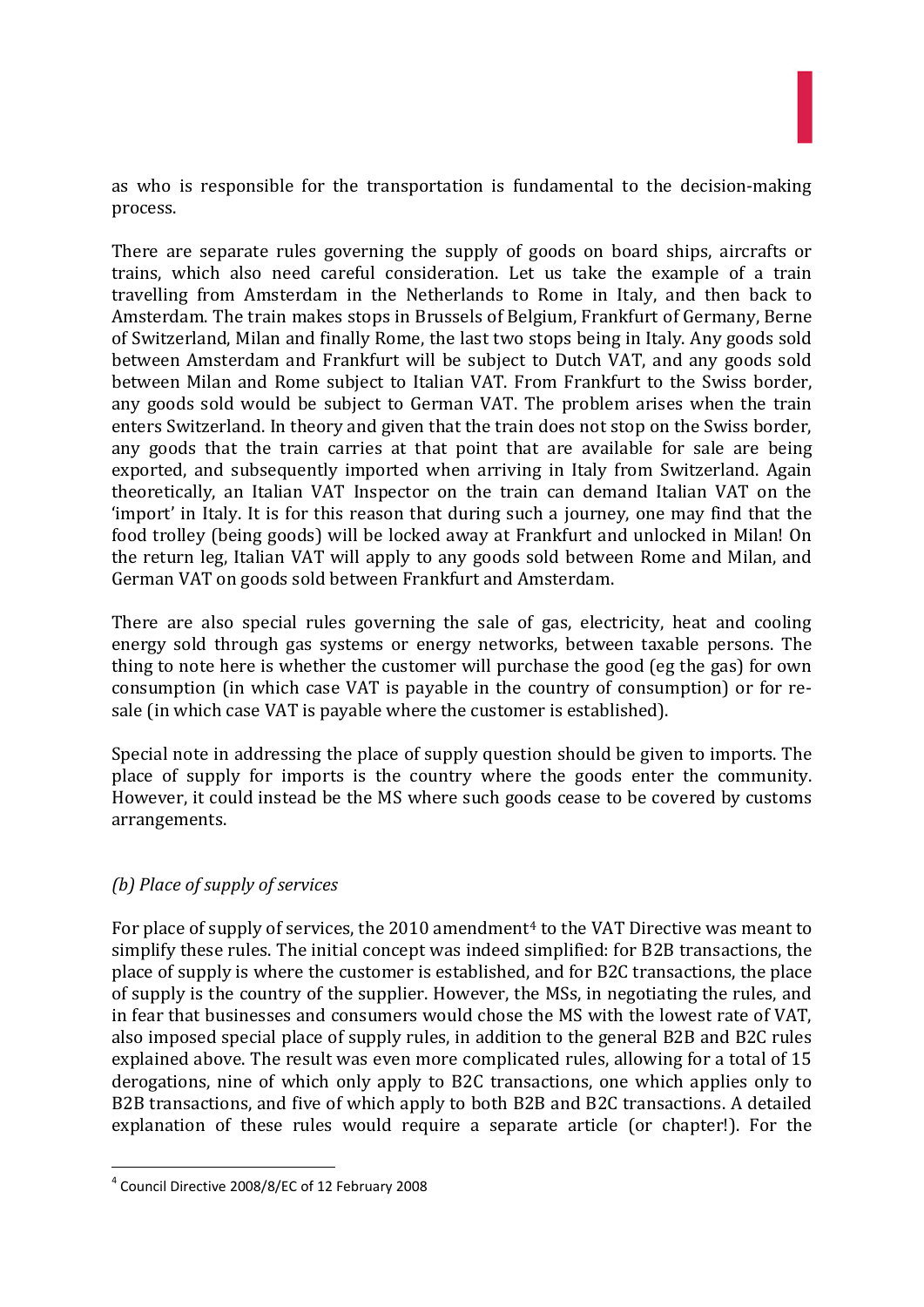purpose of this article, I have prepared the table below, which summarizes, in simple terms, the place-of-supply-of-services rules.

| <b>Rules relating to both B2B and B2C transactions</b>                                                                                                       |                                                            |
|--------------------------------------------------------------------------------------------------------------------------------------------------------------|------------------------------------------------------------|
| <b>Type of service</b>                                                                                                                                       | <b>Place of supply</b>                                     |
| Connected with immovable property                                                                                                                            | Where immovable property is located                        |
| Passenger transport                                                                                                                                          | Where transport takes place                                |
| Restaurant and catering services                                                                                                                             | Where services physically carried out                      |
| Restaurant and catering services on board<br>ships, aircrafts or trains within the EU                                                                        | Point of departure                                         |
| Short-term hiring of means of transport                                                                                                                      | Where means of transport is put at disposal<br>of customer |
| <b>Rules relating to B2C transactions only</b>                                                                                                               |                                                            |
| <b>Type of service</b>                                                                                                                                       | <b>Place of supply</b>                                     |
| Intermediaries                                                                                                                                               | Where underlying transaction takes place                   |
| Transport of goods, other than intra-<br>community transport                                                                                                 | Where transport takes place                                |
| Intra-community transport of goods                                                                                                                           | Place of departure                                         |
| Services and ancillary services relating to<br>cultural, artistic, sporting, scientific,<br>educational, entertainment and similar<br>activities             | Where the activities take place                            |
| Valuations of, and work on, movable tangible<br>property                                                                                                     | Where services physically carried out                      |
| Ancillary transport activities (eg loading,<br>handling)                                                                                                     | Where services physically carried out                      |
| Long-term hiring of means of transport                                                                                                                       | Where customer is established                              |
| Electronically supplied services (from<br>1.1.2015                                                                                                           | Where customer is established                              |
| Various intangible services when customer is<br>outside the EU                                                                                               | Where customer is established                              |
| In all other cases                                                                                                                                           | Where the supplier has established his<br>business         |
| <b>Rules relating to B2B transactions only</b>                                                                                                               |                                                            |
| <b>Type of service</b>                                                                                                                                       | Place of supply                                            |
| Admission to cultural, artistic, sporting,<br>scientific, educational, entertainment and<br>similar events, including ancillary services to<br>the admission | Where the events take place                                |
| In all other cases                                                                                                                                           | Where the customer has established his<br>business         |

Once the place of supply of the transaction has been determined, the fourth question can be addressed.